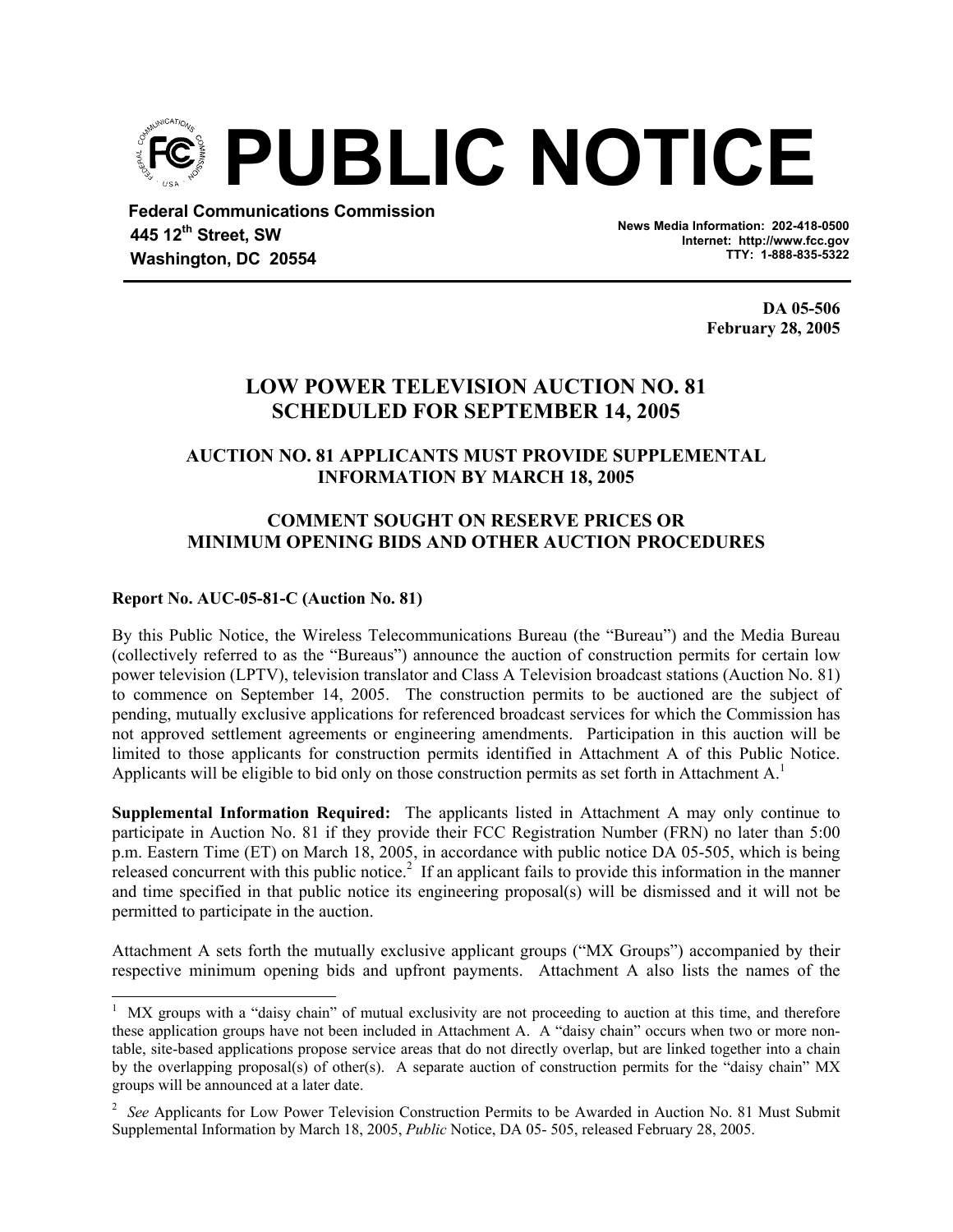applicants for construction permits in each MX Group. All MX Groups identified in Attachment A have been subject to competition through the opening and closing of the relevant period for filing competing applications. All applications within an identified MX Group are directly mutually exclusive with one another, and therefore a single construction permit will be auctioned for each MX Group identified in Attachment A. An applicant may submit only one bid per round for a construction permit for a particular MX group, even if the applicant has submitted more than one engineering proposal that is included in the MX group. **Note: In no instance will more than a single construction permit be awarded to a winning bidder for a particular MX group, even if a winning bidder has submitted more than one engineering proposal that is included in that MX group.** 

Auction No. 81 will use the FCC's Integrated Spectrum Auction System ("ISAS" or "FCC Auction System"), an extensive redesign of the previous auction application and bidding systems. The redesign includes FCC Form 175 application enhancements such as discrete data elements in place of free-form exhibits and improved data accuracy through automated checking of FCC Form 175 applications. Enhancements have also been made to the FCC Form 175 application search function. The auction bidding system has also been updated for easier navigation, customizable results, and improved functionality.

Section 309(j)(3) of the Communications Act of 1934, as amended, requires the Commission to "ensure" that, in the scheduling of any competitive bidding under this subsection, an adequate period is allowed . . . before issuance of bidding rules, to permit notice and comment on proposed auction procedures . . . ."<sup>3</sup> Consistent with the provisions of Section  $309(j)(3)$  and to ensure that potential bidders have adequate time to familiarize themselves with the specific rules that will govern the day-to-day conduct of an auction, the Commission directed the Bureaus, under existing delegated authority, to seek comment on a variety of auction-specific procedures prior to the start of each auction. $4$  We therefore seek comment on the following issues relating to Auction No. 81.

#### **I. Auction Structure**

#### **A. Simultaneous Multiple-Round Auction Design**

We propose to award all construction permits included in Auction No. 81 in a simultaneous multipleround auction. As described further below, this methodology offers every construction permit for bid at the same time with successive bidding rounds in which bidders may place bids. We seek comment on this proposal.

 $3\overline{47 \text{ U.S.C. } }$  \$ 309(j) (3) (F).

<sup>4</sup> Amendment of Part 1 of the Commission's Rules — Competitive Bidding Proceeding, *Order, Memorandum Opinion and Order, and Notice of Proposed Rule Making*, 12 FCC Rcd 5686, 5697-5698 ¶ 16 (1997) ("*Part 1 Order*"); *see also* 47 C.F.R. § 0.131. *See* Amendment of Part 1 of the Commission's Rules — Competitive Bidding Procedures, Allocation of Spectrum Below 5 GHz Transferred from Federal Government Use, 4660-4685 MHz, *Third Report and Order and Second Further Notice of Proposed Rule Making*, 13 FCC Rcd 374, 448 ¶ 124-125 (1997) ("*Part 1 Third Report and Order*") (directing the Bureau to seek comment on specific mechanisms related to day-to-day auction conduct including, for example, the structure of bidding rounds and stages, establishment of minimum opening bids or reserve prices, minimum acceptable bids, initial maximum eligibility for each bidder, activity requirements for each stage of the auction, activity rule waivers, criteria for determining reductions in eligibility, information regarding bid withdrawal and bid removal, stopping rules, and information relating to auction delay, suspension or cancellation).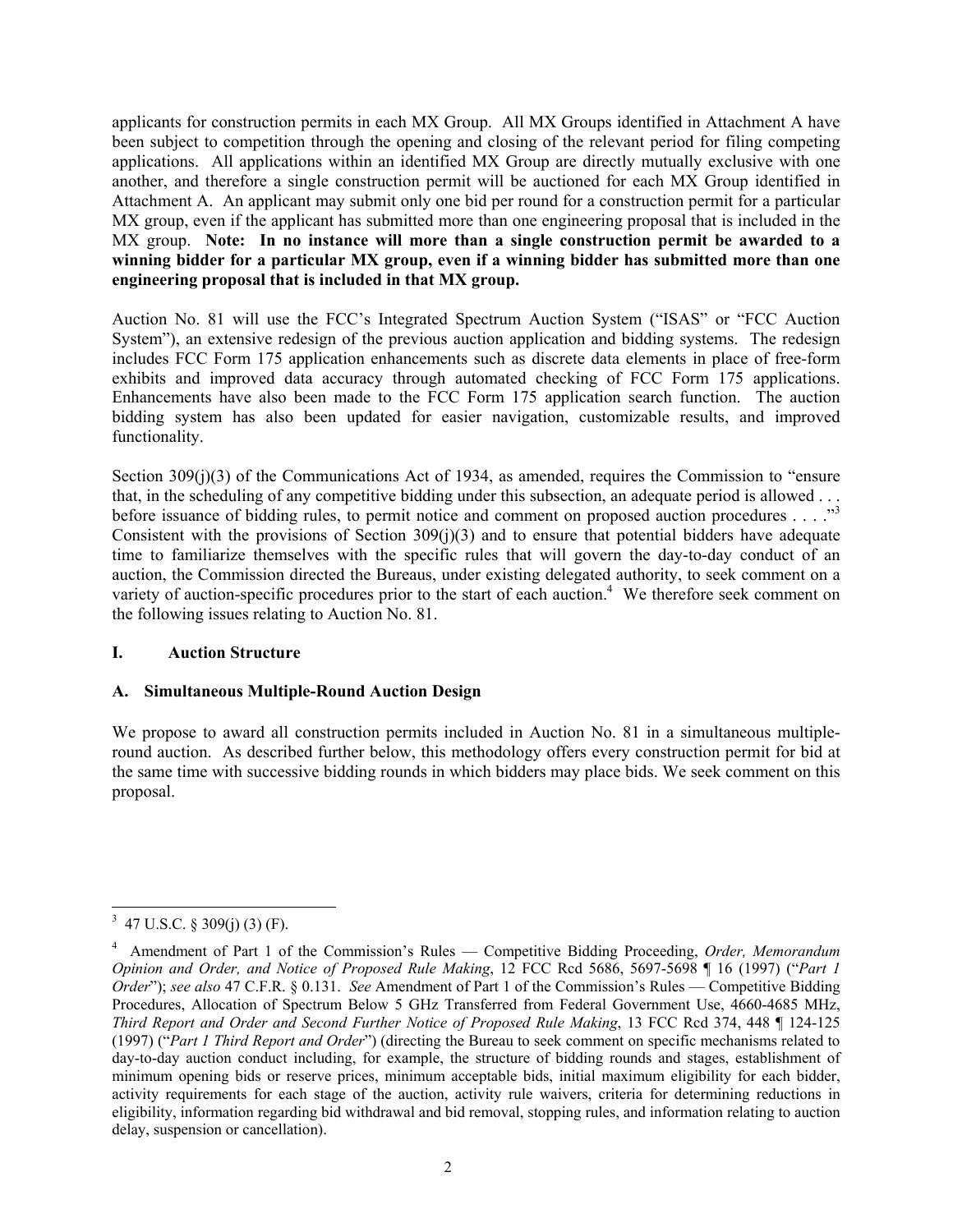#### **B. Upfront Payments and Bidding Eligibility**

The Bureaus have delegated authority and discretion to determine an appropriate upfront payment for each construction permit being auctioned, taking into account such factors as the efficiency of the auction process and the potential value of similar spectrum.<sup>5</sup> As described further below, the upfront payment is a refundable deposit made by each bidder to establish eligibility to bid on LPTV, television translator, and Class A television station construction permits. Upfront payments related to the specific spectrum subject to auction protect against frivolous or insincere bidding and provide the Commission with a source of funds from which to collect payments owed at the close of the auction.<sup>6</sup> With these guidelines in mind, we propose the schedule of upfront payments contained in Attachment A to this Public Notice. We seek comment on this proposal.

We further propose that the amount of the upfront payment submitted by a bidder will determine the maximum number of bidding units on which a bidder may place bids. This limit is a bidder's initial bidding eligibility. Each construction permit is assigned a specific number of bidding units equal to the upfront payment listed in Attachment A, on a bidding unit per dollar basis. Bidding units for a given construction permit do not change as prices rise during the auction. A bidder's upfront payment is not attributed to specific construction permits. Rather, a bidder may place bids on any combination of construction permits as long as the total number of bidding units associated with those construction permits does not exceed its current eligibility. Eligibility cannot be increased during the auction; it can only remain the same or decrease. Thus, in calculating its upfront payment amount, an applicant must determine the **maximum** number of bidding units it may wish to bid on (or hold provisionally winning bids on) in any single round, and submit an upfront payment amount covering that total number of bidding units. Provisionally winning bids are bids that would become final winning bids if the auction were to close in that given round.<sup>7</sup> We seek comment on this proposal.

#### **C. Activity Rules**

l

In order to ensure that the auction closes within a reasonable period of time, an activity rule requires bidders to bid actively throughout the auction, rather than wait until late in the auction before participating. Bidders are required to be active on a specific percentage of their current bidding eligibility during each round of the auction. A bidder that does not satisfy the activity rule either will lose bidding eligibility in the next round or must use an activity rule waiver (if any remain).

We propose to divide the auction into two stages, each characterized by a different activity requirement. The auction will start in Stage One. We propose that the auction generally will advance from Stage One to Stage Two when the auction activity level, as measured by the percentage of bidding units receiving new provisionally winning bids, is approximately twenty percent or below for three consecutive rounds of bidding. However, we further propose that the Bureaus retain the discretion to change stages unilaterally by announcement during the auction. In exercising this discretion, the Bureaus will consider a variety of measures of bidder activity, including, but not limited to, the auction activity level, the percentage of

<sup>5</sup>  *See* Implementation of Section 309(j) of the Communications Act — Competitive Bidding Procedures for Commercial Broadcast and Instructional Television Fixed Television Service Licenses, MM Docket No. 97-234, *First Report and Order*, 13 FCC Rcd 15920, 15971 ¶ 134 (1998); *id*., *Memorandum Opinion and Order*, 14 FCC Rcd 8724 (1999); *id*., *Memorandum Opinion and Order*, 14 FCC Rcd 12541 (1999); *aff'd, Orion Communications Ltd. V. FCC*, 221 F.3d 196, No. 98-1424, slip op. (D.C. Cir. June 13, 2000) (unpublished opinion available at 2000 WL 816046 (D.C. Cir.); *aff'd, Orion Communications Ltd. V. FCC*, 213 F.3d 761 (D.C. Cir. 2000).

<sup>&</sup>lt;sup>6</sup> Implementation of Section 309(j) of the Communications Act — Competitive Bidding, PP Docket No. 93-253, *Second Report and Order,* 9 FCC Rcd 2348, 2378-79 ¶¶ 171-176 (1994).

<sup>7</sup> *See* Section II.D. "Provisionally Winning Bids," *infra*.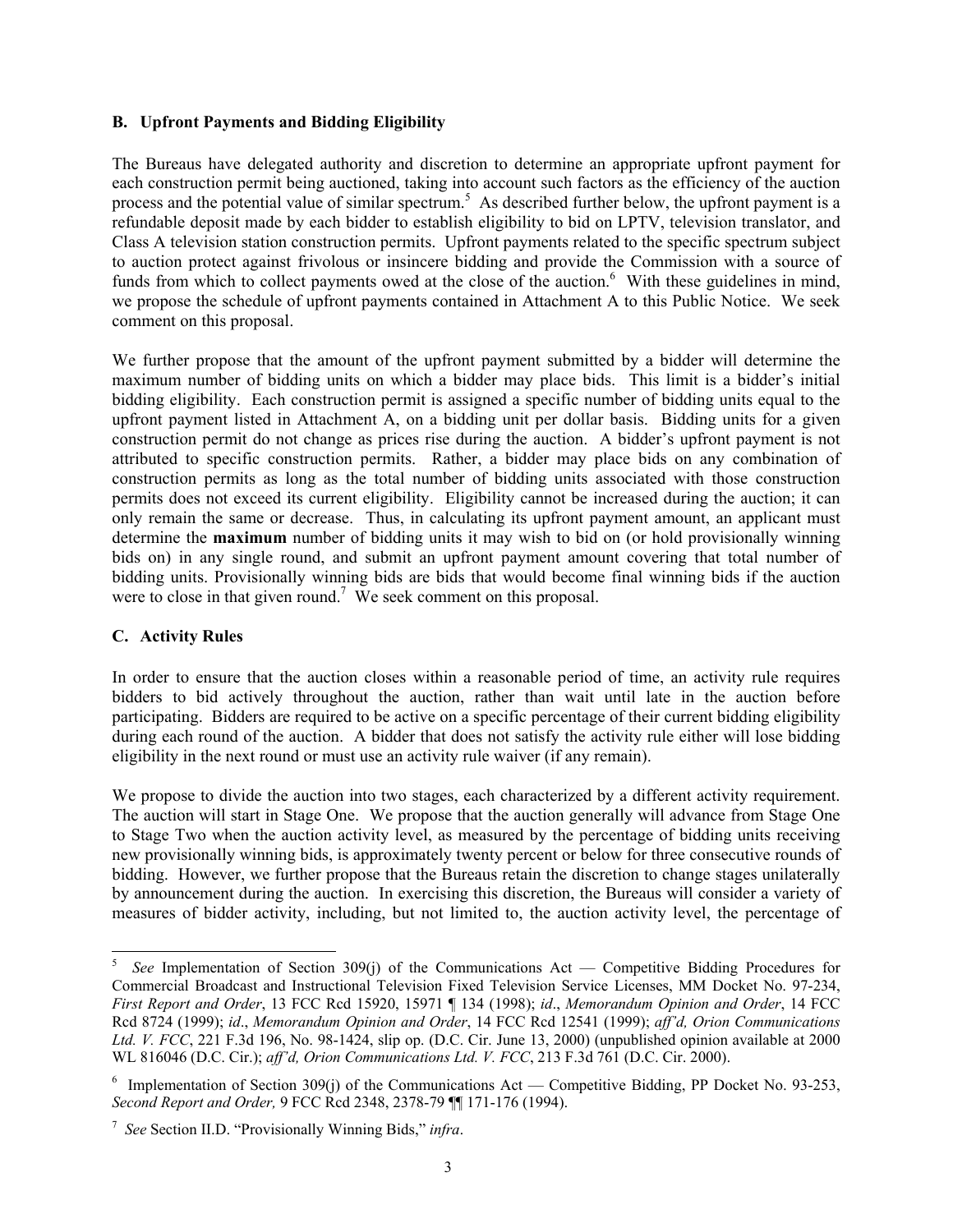construction permits (as measured in bidding units) on which there are new bids, $\delta$  the number of new bids, and the percentage increase in revenue. We seek comment on these proposals.

For Auction No. 81, we propose the following activity requirements:

**Stage One:** In each round of the first stage of the auction, a bidder desiring to maintain its current bidding eligibility is required to be active on construction permits representing at least 80 percent of its current bidding eligibility. Failure to maintain the requisite activity level will result in a reduction in the bidder's bidding eligibility in the next round of bidding (unless an activity rule waiver is used). During Stage One, a bidder's reduced eligibility for the next round will be calculated by multiplying the bidder's current round activity by five-fourths (5/4).

**Stage Two:** In each round of the second stage, a bidder desiring to maintain its current bidding eligibility is required to be active on 95 percent of its current bidding eligibility. During Stage Two, a bidder's reduced eligibility for the next round will be calculated by multiplying the bidder's current round activity by twenty-nineteenths (20/19).

We seek comment on these proposals. Commenters that believe these activity rules should be modified should explain their reasoning and comment on the desirability of an alternative approach. Commenters are advised to support their claims with analyses and suggested alternative activity rules.

## **D. Activity Rule Waivers and Reducing Eligibility**

Use of an activity rule waiver preserves the bidder's current bidding eligibility despite the bidder's activity in the current round being below the required minimum level. An activity rule waiver applies to an entire round of bidding and not to a particular construction permit. Activity rule waivers can be either proactive or automatic and are principally a mechanism for auction participants to avoid the loss of bidding eligibility in the event that exigent circumstances prevent them from placing a bid in a particular round.

The FCC Auction System assumes that bidders with insufficient activity would prefer to apply an activity rule waiver (if available) rather than lose bidding eligibility. Therefore, the system will automatically apply a waiver at the end of any bidding round where a bidder's activity level is below the minimum required unless: (1) the bidder has no activity rule waivers available; or (2) the bidder overrides the automatic application of a waiver by reducing eligibility, thereby meeting the minimum requirement. **Note: If a bidder has no waivers remaining and does not satisfy the required activity level, its eligibility will be permanently reduced, possibly eliminating the bidder from further bidding in the auction.** 

A bidder with insufficient activity may wish to reduce its bidding eligibility rather than use an activity rule waiver. If so, the bidder must affirmatively override the automatic waiver mechanism during the bidding round by using the "reduce eligibility" function in the FCC Auction System. In this case, the bidder's eligibility is permanently reduced to bring the bidder into compliance with the activity rules as described above. Once eligibility has been reduced, a bidder will not be permitted to regain its lost bidding eligibility.

A bidder may apply an activity rule waiver proactively as a means to keep the auction open without placing a bid. If a bidder proactively applies an activity rule waiver (using the "apply waiver" function in

<sup>&</sup>lt;sup>8</sup> For example, when monitoring activity for determining when to change stages, we may consider the percentage of bidding units of the construction permits receiving new provisionally winning bids, excluding any FCC-held construction permits.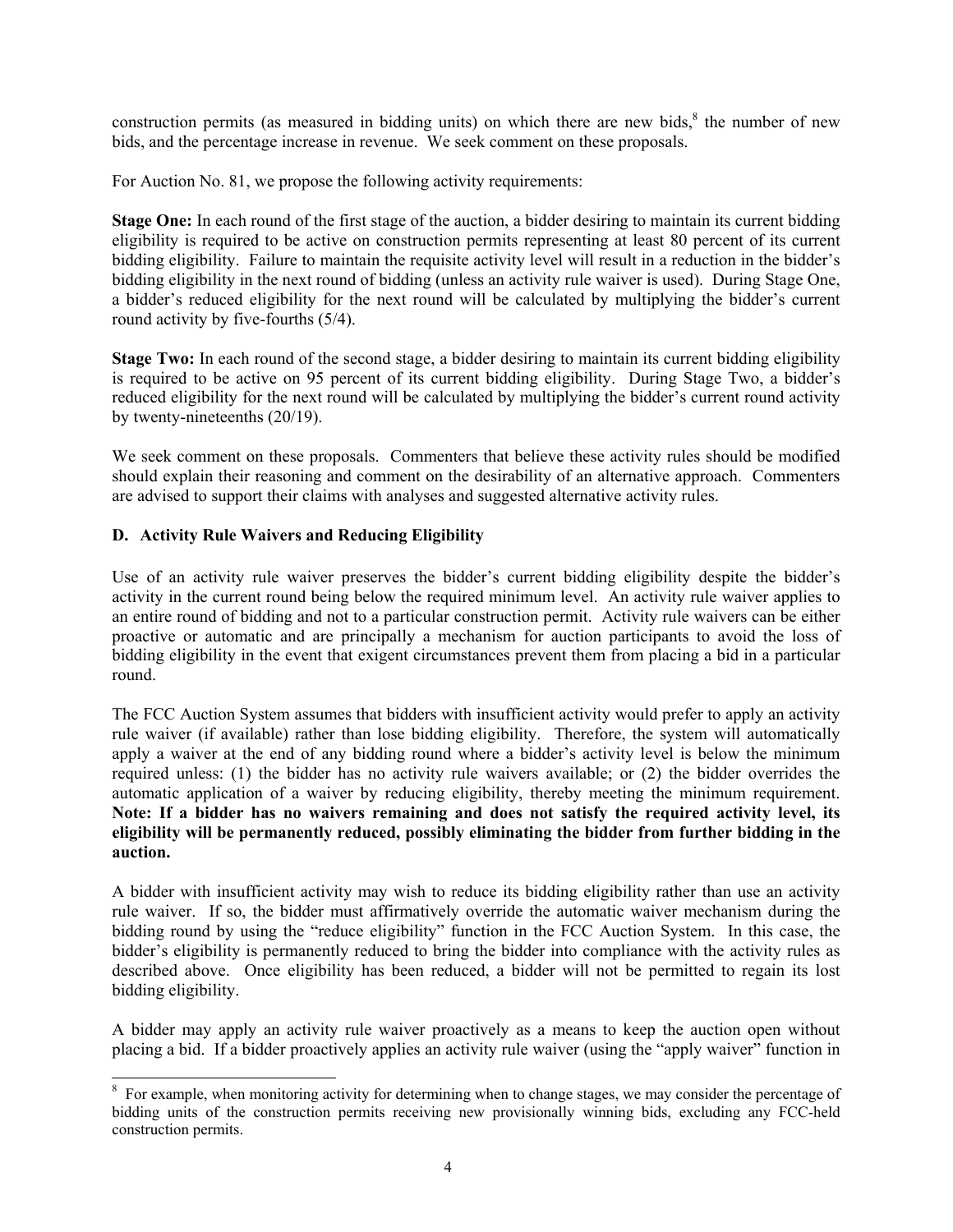the FCC Auction System) during a bidding round in which no bids or withdrawals are submitted, the auction will remain open and the bidder's eligibility will be preserved. An automatic waiver applied by the FCC Auction System in a round in which there are no new bids or withdrawals will not keep the auction open. **Note: Applying a waiver is irreversible; once a proactive waiver is submitted that waiver cannot be unsubmitted, even if the round has not yet closed.** 

We propose that each bidder in Auction No. 81 be provided with three activity rule waivers that may be used at the bidder's discretion during the course of the auction as set forth above. We seek comment on this proposal.

## **E. Information Relating to Auction Delay, Suspension, or Cancellation**

For Auction No. 81, we propose that, by public notice or by announcement during the auction, the Bureaus may delay, suspend, or cancel the auction in the event of natural disaster, technical obstacle, evidence of an auction security breach, unlawful bidding activity, administrative or weather necessity, or for any other reason that affects the fair and efficient conduct of competitive bidding.<sup>9</sup> In such cases, the Bureaus, in their sole discretion, may elect to resume the auction starting from the beginning of the current round, resume the auction starting from some previous round, or cancel the auction in its entirety. Network interruption may cause the Bureaus to delay or suspend the auction. We emphasize that exercise of this authority is solely within the discretion of the Bureaus, and its use is not intended to be a substitute for situations in which bidders may wish to apply their activity rule waivers. We seek comment on this proposal.

## **II. Bidding Procedures**

## **A. Round Structure**

The Commission will conduct Auction No. 81 over the Internet. Alternatively, telephonic bidding will also be available. The toll free telephone number through which telephonic bidding may be accessed will be provided to bidders.

The initial bidding schedule will be announced in a public notice to be released at least one week before the start of the auction. The simultaneous multiple-round format will consist of sequential bidding rounds, each followed by the release of round results. Details regarding the location and format of round results will be included in the same public notice.

The Bureaus have discretion to change the bidding schedule in order to foster an auction pace that reasonably balances speed with the bidders' need to study round results and adjust their bidding strategies. The Bureaus may increase or decrease the amount of time for the bidding rounds and review rounds, or the number of rounds per day, depending upon the bidding activity level and other factors. We seek comment on this proposal.

## **B. Reserve Price or Minimum Opening Bid**

Section 309(j) calls upon the Commission to prescribe methods for establishing a reasonable reserve price or a minimum opening bid amount when FCC licenses or construction permits are subject to auction (*i.e.*, because the Commission has accepted mutually exclusive applications for those construction permits), unless the Commission determines that a reserve price or minimum opening bid amount is not in the public interest.<sup>10</sup> Consistent with this mandate, the Commission has directed the Bureaus to seek

 $\overline{\phantom{a}}$ 

 $9\,$  47 C.F.R. § 1.2104(i).

<sup>&</sup>lt;sup>10</sup> 47 U.S.C. § 309(j) (as amended by Balanced Budget Act, Section 3002(a)). The Commission's authority to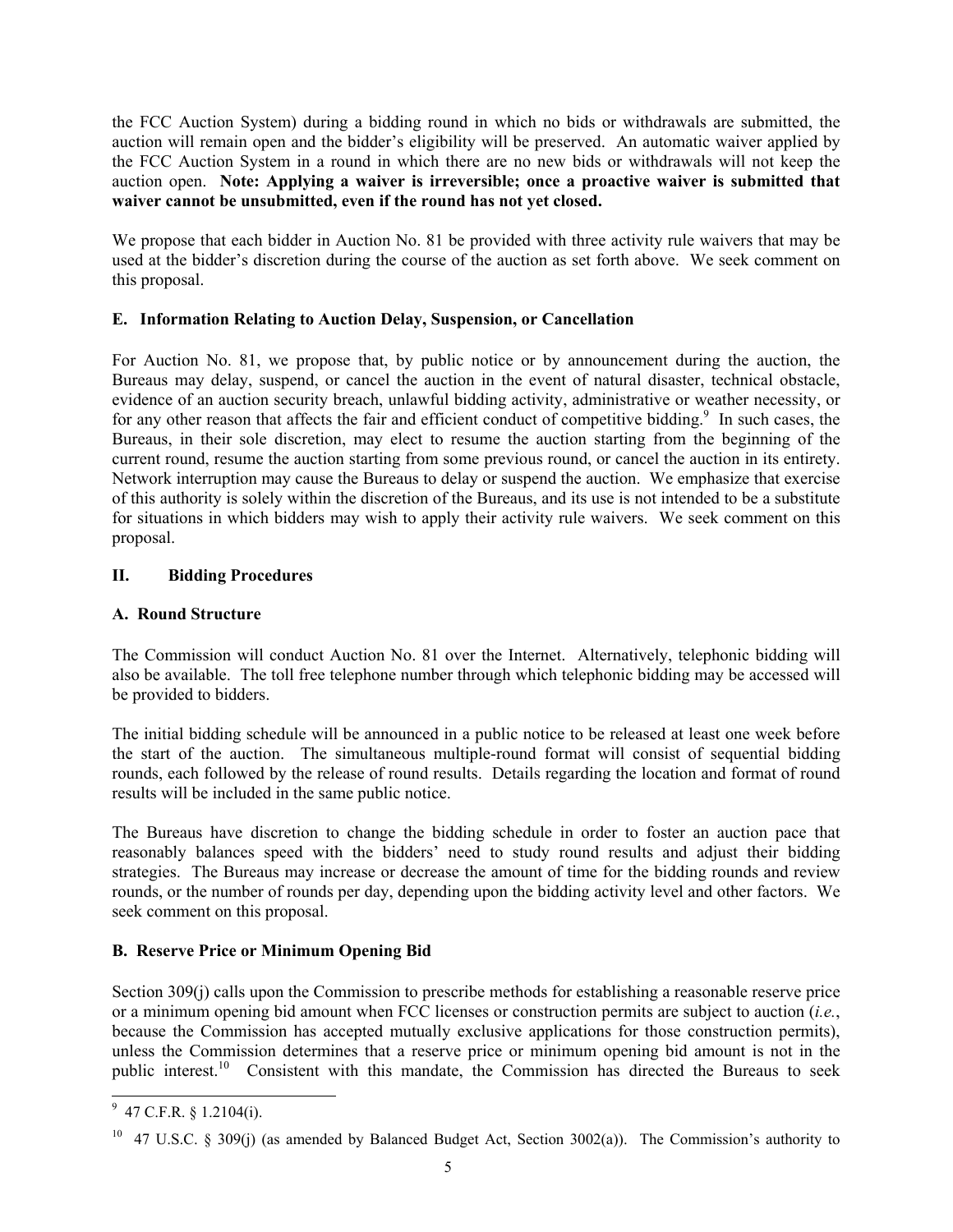comment on the use of minimum opening bid amounts and/or reserve price prior to the start of each auction of broadcast construction permits. $^{11}$ 

Normally, a reserve price is an absolute minimum price below which an item will not be sold in a given auction. Reserve prices can be either published or unpublished. A minimum opening bid amount, on the other hand, is the minimum bid price set at the beginning of the auction below which no bids are accepted. It is generally used to accelerate the competitive bidding process. Also, the auctioneer often has the discretion to lower the minimum opening bid amount later in the auction. It is also possible for the minimum opening bid amount and the reserve price to be the same amount.

In light of Section 309(j)'s requirements, the Bureaus propose to establish minimum opening bid amounts for Auction No. 81. The Bureaus believe a minimum opening bid amount, which has been used in other auctions, is an effective bidding tool.<sup>12</sup>

For Auction No. 81, the proposed minimum opening bid for each MX Group, as listed in Attachment A of this Public Notice, was determined by taking into account various factors related to the efficiency of the auction and the potential value of the spectrum, including the type of service and class of facility offered, market size, population covered by the proposed LPTV, television translator or Class A Television broadcast facility, industry cash flow data and recent broadcast transactions. We seek comment on this proposal.

If commenters believe that these minimum opening bid amounts will result in substantial numbers of unsold construction permits, or are not reasonable amounts, or should instead operate as reserve prices, they should explain why this is so, and comment on the desirability of an alternative approach. Commenters are advised to support their claims with valuation analyses and suggested reserve prices or minimum opening bid amount levels or formulas. In establishing the minimum opening bid amounts, we particularly seek comment on such factors as the potential value of the spectrum being auctioned including the type of service and class of facility offered, market size, population covered by the proposed LPTV, television translator or Class A television facility, industry cash flow and recent broadcast transactions and other relevant factors that could reasonably have an impact on valuation of the broadcast spectrum. We also seek comment on whether, consistent with Section 309(j), the public interest would be served by having no minimum opening bid amount or reserve price.

#### **C. Minimum Acceptable Bid Amounts and Bid Increments**

In each round, eligible bidders will be able to place bids on a given construction permit in any of nine different amounts.<sup> $13$ </sup> The FCC Auction System interface will list the nine acceptable bid amounts for each construction permit.

 $\overline{\phantom{a}}$ 

establish a reserve price or minimum opening bid is set forth in 47 C.F.R. § 1.2104(c) and (d).

<sup>11</sup> *Part 1 Third Report and Order,* 13 FCC Rcd at 454-55 ¶ 141.

<sup>12</sup> *See*, *e.g.*, Auction of 800 MHz SMR Upper 10 MHz Band, Minimum Opening Bids or Reserve Prices, *Order*, 12 FCC Rcd 16354 (1997); Auction of the Phase II 220 MHz Service Licenses, Auction Notice and Filing Requirements for 908 Licenses Consisting of Economic Area (EA), Economic Area Grouping (EAG), and Nationwide Licenses, Scheduled for September 15, 1998, Minimum Opening Bids and Other Procedural Issues, *Public Notice*, 13 FCC Rcd 16445 (1998); Auction of Licenses in the Multichannel Video Distribution and Data Service rescheduled for January 14, 2004, Notice and Filing Requirements, Minimum Opening Bids, Upfront Payments and Other Auction Procedures, *Public Notice,* 18 FCC Rcd 17553 (2003).

<sup>&</sup>lt;sup>13</sup> Bidders must have sufficient eligibility to place a bid on the particular construction permit. *See* Section I.B. "Upfront Payments and Bidding Eligibility," *supra*.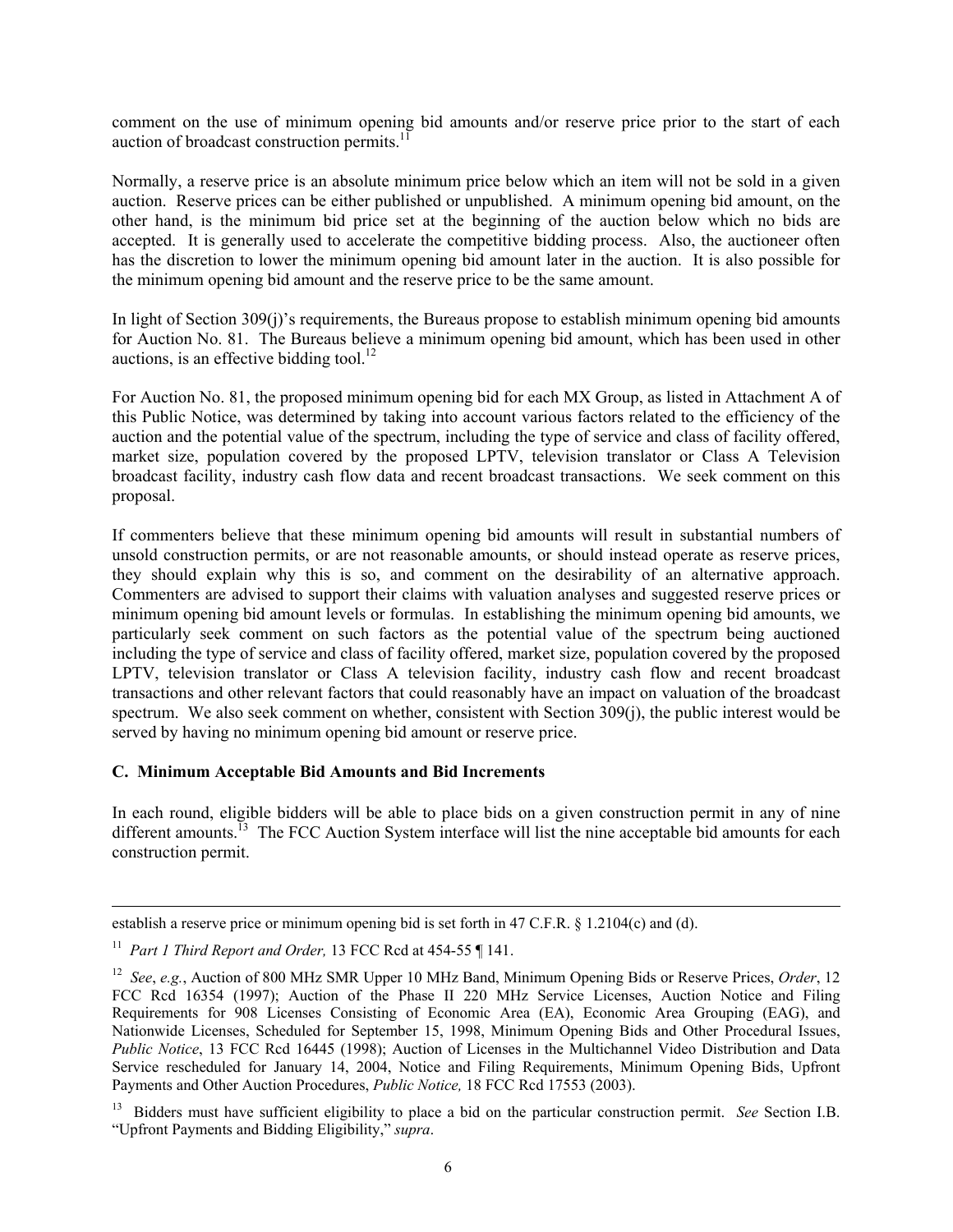The minimum acceptable bid amount for a construction permit will be equal to its minimum opening bid amount until there is a provisionally winning bid for the construction permit. After there is a provisionally winning bid for a construction permit, the minimum acceptable bid amount for that construction permit will be equal to the amount of the provisionally winning bid plus an additional amount. The minimum acceptable bid amount will be calculated by multiplying the provisionally winning bid amount times one plus the minimum acceptable bid percentage –  $e.g.,$  if the minimum acceptable bid percentage is 10 percent, the minimum acceptable bid amount will equal (provisionally winning bid amount)  $*$  (1.10), rounded. We will round the result using our standard rounding procedures.14

The nine acceptable bid amounts for each construction permit consist of the minimum acceptable bid amount and additional amounts calculated using the minimum acceptable bid amount and the bid increment percentage. We will round the results using our standard rounding procedures.<sup>15</sup> The first additional acceptable bid amount equals the minimum acceptable bid amount times one plus the bid increment percentage, rounded  $\overline{-e.g.}$ , if the increment percentage is 10 percent, the calculation is (minimum acceptable bid amount)  $*(1 + 0.10)$ , rounded, or (minimum acceptable bid amount)  $* 1.10$ , rounded; the second additional acceptable bid amount equals the minimum acceptable bid amount times one plus two times the bid increment percentage, rounded, or (minimum acceptable bid amount) \* 1.20, rounded; the third additional acceptable bid amount equals the minimum acceptable bid amount times one plus three times the bid increment percentage, rounded, or (minimum acceptable bid amount) \* 1.30, rounded; etc. Note that the bid increment percentage need not be the same as the minimum acceptable bid percentage.

In the case of a construction permit for which the provisionally winning bid has been withdrawn, the minimum acceptable bid amount will equal the second highest bid received for the construction permit.<sup>16</sup>

For Auction No. 81, the Bureaus propose to use a minimum acceptable bid percentage of 10 percent. This means that the minimum acceptable bid amount for a construction permit will be approximately 10 percent greater than the provisionally winning bid amount for the construction permit.

The Bureaus retain the discretion to change the minimum acceptable bid amounts, the minimum acceptable bid percentage, and the bid increment percentage if it determines that circumstances so dictate. The Bureaus will do so by announcement in the FCC Auction System during the auction. We seek comment on these proposals.

#### **D. Provisionally Winning Bids**

At the end of a bidding round, a provisionally winning bid amount for each construction permit will be determined based on the highest bid amount received for the construction permit. In the event of identical high bid amounts being submitted on a construction permit in a given round (*i.e*., tied bids), we propose to use a random number generator to select a single provisionally winning bid from among the tied bids. If the auction were to end with no higher bids being placed for that construction permit, the winning bidder would be the one that placed the selected provisionally winning bid. However, the remaining bidders, as well as the provisionally winning bidder, can submit higher bids in subsequent rounds. If any

 $\overline{\phantom{a}}$ 

<sup>&</sup>lt;sup>14</sup> Results are rounded using our standard rounding procedure: results above \$10,000 are rounded to the nearest \$1,000; results below \$10,000 but above \$1,000 are rounded to the nearest \$100; and results below \$1,000 are rounded to the nearest \$10.

<sup>15</sup> *See* note 14, *supra.*

<sup>16</sup> *See* Section II.E. "Information Regarding Bid Withdrawal and Bid Removal," *infra*.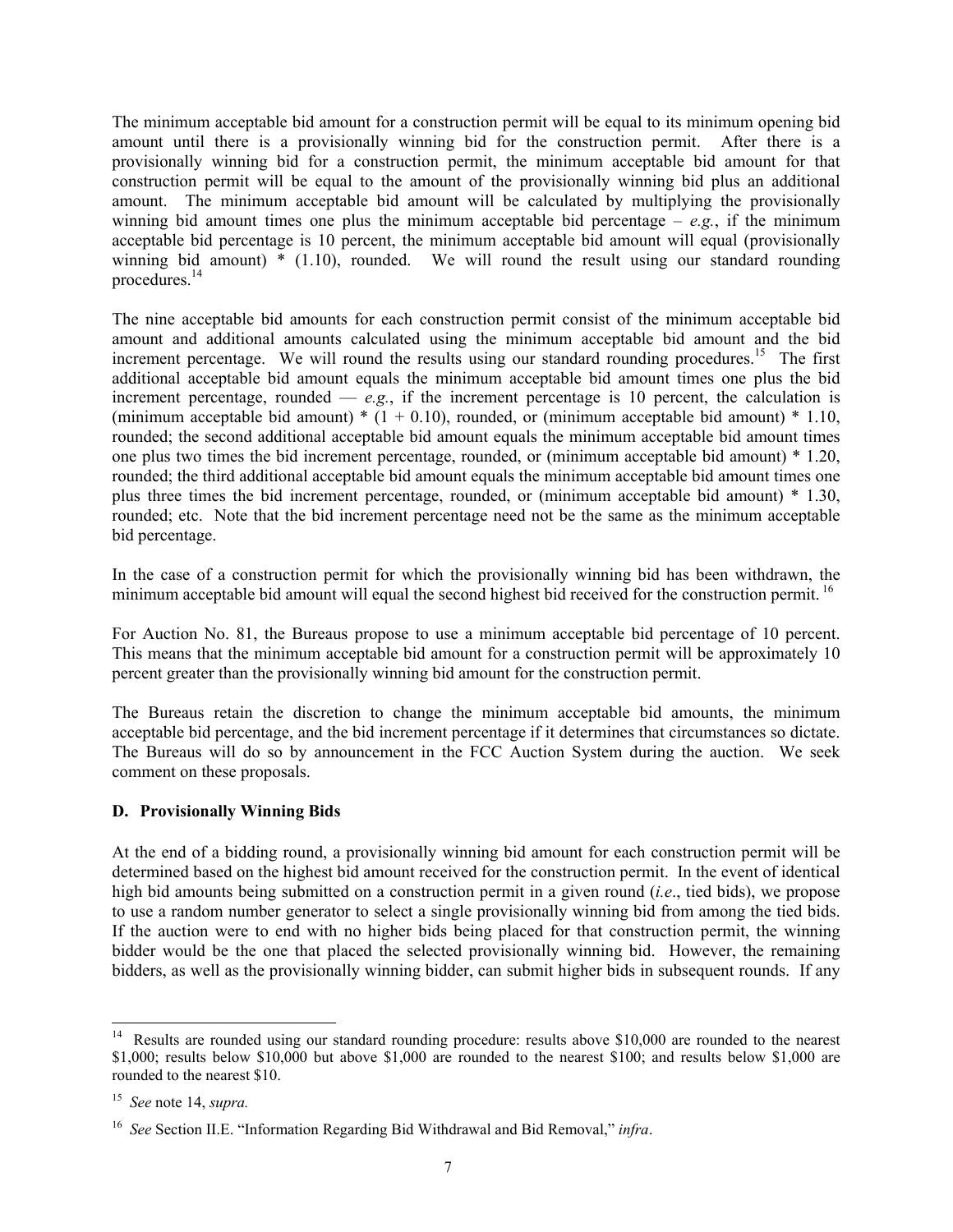bids are received on the construction permit in a subsequent round, the provisionally winning bid again will be determined by the highest bid amount received for the construction permit.

A provisionally winning bid will remain the provisionally winning bid until there is a higher bid on the same construction permit at the close of a subsequent round, unless the provisionally winning bid is withdrawn.<sup>17</sup> Bidders are reminded that provisionally winning bids confer credit for activity.<sup>18</sup>

## **E. Information Regarding Bid Withdrawal and Bid Removal**

For Auction No. 81, we propose the following bid removal and bid withdrawal procedures. Before the close of a bidding round, a bidder has the option of removing any bid placed in that round. By removing selected bids in the FCC Auction System, a bidder may effectively "unsubmit" any bid placed within that round. A bidder removing a bid placed in the same round is not subject to a withdrawal payment. Once a round closes, a bidder may no longer remove a bid.

A bidder may withdraw its provisionally winning bids using the "withdraw bids" function in the FCC Auction System. A bidder that withdraws its provisionally winning bid(s) is subject to the bid withdrawal payment provisions of the Commission rules.<sup>19</sup> We seek comment on these bid removal and bid withdrawal procedures.

In the *Part 1 Third Report and Order*, the Commission explained that allowing bid withdrawals facilitates efficient aggregation of licenses and construction permits and the pursuit of efficient backup strategies as information becomes available during the course of an auction. The Commission noted, however, that, in some instances, bidders may seek to withdraw bids for improper reasons. The Bureaus, therefore, have discretion, in managing the auction, to limit the number of withdrawals to prevent any bidding abuses. The Commission stated that the Bureaus should assertively exercise their discretion, consider limiting the number of rounds in which bidders may withdraw bids, and prevent bidders from bidding on a particular construction permit if the Bureaus find that a bidder is abusing the Commission's bid withdrawal procedures.<sup>20</sup>

Applying this reasoning, we propose to limit each bidder in Auction No. 81 to withdrawing provisionally winning bids in no more than one round during the course of the auction. To permit a bidder to withdraw bids in more than one round may encourage insincere bidding or the use of withdrawals for anticompetitive purposes. The round in which withdrawals may be used will be at the bidder's discretion; withdrawals otherwise must be in accordance with the Commission's rules.<sup>21</sup> There is no limit on the number of provisionally winning bids that may be withdrawn in the round in which withdrawals are used. Withdrawals will remain subject to the bid withdrawal payment provisions specified in the Commission's rules. We seek comment on this proposal.

## **F. Stopping Rule**

The Bureaus have discretion "to establish stopping rules before or during multiple round auctions in order to terminate the auction within a reasonable time.<sup> $12$ </sup> For Auction No. 81, the Bureaus propose to employ

l

<sup>17</sup> *Id*.

<sup>18</sup> *See* Section I.C. "Activity Rules," *supra*.

<sup>19</sup>47 C.F.R. §§ 1.2104(g), 1.2109.

<sup>20</sup> *Part 1 Third Report and Order*, 13 FCC Rcd at 460 ¶ 150.

<sup>21</sup> *See* 47 C.F.R. § 1.2104(g).

<sup>&</sup>lt;sup>22</sup> 47 C.F.R. § 1.2104(e).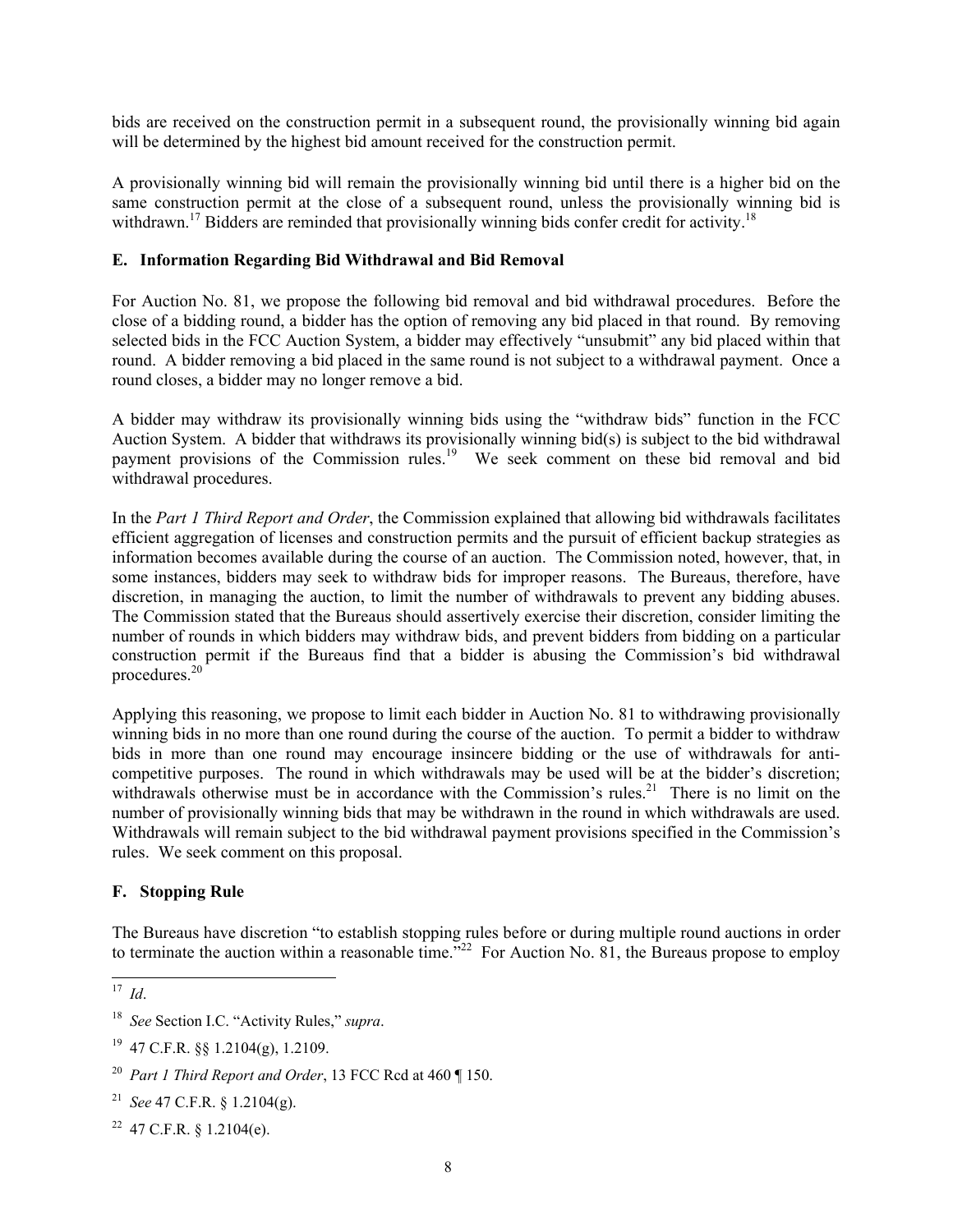a simultaneous stopping rule approach. A simultaneous stopping rule means that all construction permits remain available for bidding until bidding closes simultaneously on all construction permits.

Bidding will close simultaneously on all construction permits after the first round in which no bidder submits any new bids, applies a proactive waiver, or places any withdrawals. Thus, unless circumstances dictate otherwise, bidding will remain open on all construction permits until bidding stops on every construction permit.

However, the Bureaus propose to retain the discretion to exercise any of the following options during Auction No. 81:

1. Use a modified version of the simultaneous stopping rule. The modified stopping rule would close the auction for all construction permits after the first round in which no bidder applies a waiver, places a withdrawal or submits any new bids on any construction permit for which it is not the provisionally winning bidder. Thus, absent any other bidding activity, a bidder placing a new bid on a construction permit for which it is the provisionally winning bidder would not keep the auction open under this modified stopping rule. The Bureaus further seek comment on whether this modified stopping rule should be used at any time or only in stage two of the auction.

2. Keep the auction open even if no bidder submits any new bids, applies a waiver or places any withdrawals. In this event, the effect will be the same as if a bidder had applied a waiver. The activity rule, therefore, will apply as usual and a bidder with insufficient activity will either lose bidding eligibility or use a remaining activity rule waiver.

3. Declare that the auction will end after a specified number of additional rounds ("special stopping rule"). If the Bureaus invoke this special stopping rule, it will accept bids in the specified final round(s) and the auction will close.

The Bureaus propose to exercise these options only in certain circumstances, for example, where the auction is proceeding very slowly, there is minimal overall bidding activity, or it appears likely that the auction will not close within a reasonable period of time. Before exercising these options, the Bureaus are likely to attempt to increase the pace of the auction by, for example, increasing the number of bidding rounds per day, and/or increasing the amount of the minimum bid increments for the limited number of construction permits where there is still a high level of bidding activity. We seek comment on these proposals.

## **III. Due Diligence**

Potential bidders are solely responsible for investigating and evaluating all technical and market place factors that may have a bearing on the value of the broadcast facilities in this auction. **The FCC makes no representations or warranties about the use of this spectrum for particular services. Applicants should be aware that an FCC auction represents an opportunity to become an FCC permittee in the broadcast service, subject to certain conditions and regulations. An FCC auction does not constitute an endorsement by the FCC of any particular service, technology, or product, nor does an FCC construction permit or license constitute a guarantee of business success.** Applicants should perform their individual due diligence before proceeding as they would with any new business venture.

Potential bidders are strongly encouraged to conduct their own research prior to Auction No. 81 in order to determine the existence of pending proceedings that might affect their decisions regarding participation in the auction. Participants in Auction No. 81 are strongly encouraged to continue such research during the auction.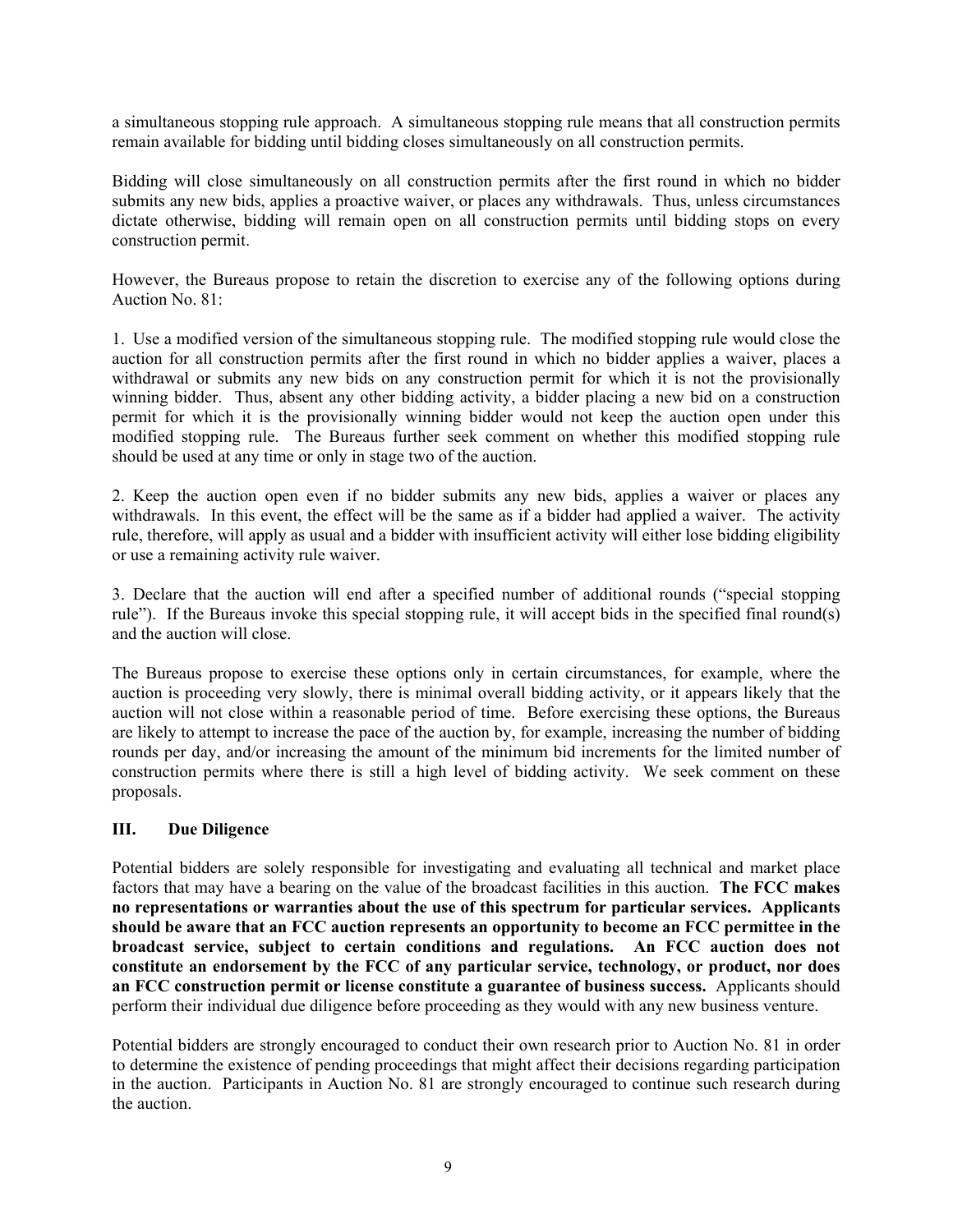Potential bidders should note that LPTV and TV translator stations are authorized with "secondary" frequency use status. These stations may not cause interference to, and must accept interference from, full service television stations, certain land mobile radio operations, and other primary services. *See*, *e.g.*, 47 C.F.R. §§ 74.703, 74.709 and 90.303.

## **IV. Prohibition of Collusion**

Auction No. 81 applicants are reminded that the anti-collusion rules found at Section 1.2105(c) and 73.5002(d) of the Commission's rules are in effect. These rules prohibit applicants competing for construction permits in either the same geographic license area or the same MX Group from communicating with each other during the auction about bids, bidding strategies, or settlements unless they have identified each other as parties with whom they have entered into agreements under Section  $1.2105(a)(2)(viii).^{23}$  For Auction No. 81, this prohibition became effective at the short-form application filing deadline on August 4, 2000, and will end on the post-auction down payment deadline, which will be announced in a future public notice.<sup>24</sup> This prohibition applies to all applicants regardless of whether such applicants become qualified bidders or actually bid.<sup>25</sup> For purposes of this prohibition, Section 1.2105( $c$ )(7)(i) defines applicant as including all controlling interests in the entity submitting a short-form application to participate in the auction, as well as all holders of partnership and other ownership interests and any stock interest amounting to 10 percent or more of the entity, or outstanding stock, or outstanding voting stock of the entity submitting a short-form application, and all officers and directors of that entity.<sup>26</sup> If parties had agreed in principle on all material terms, those parties must have been identified on the short-form application under Section 1.2105(c), even if the agreement had not been reduced to writing. If parties had not agreed in principle by the filing deadline, an applicant should not have included the names of those parties on its application, and must not have continued negotiations with other applicants for licenses in the same geographic area.<sup>27</sup>

By electronically submitting their FCC Form 175 short-form applications, applicants certified their compliance with Sections 1.2105(c) and 73.5002. In addition, Section 1.65 of the Commission's Rules requires an applicant to *maintain* the accuracy and completeness of information furnished in its pending application and to notify the Commission within 30 days of any substantial change that may be of decisional significance to that application.<sup>28</sup> Thus, Section 1.65 requires an auction applicant to notify the Commission of any violation of the anti-collusion rules upon learning of such violation. Applicants are therefore required by Section 1.65 to make such notification to the Commission immediately upon

 $\overline{\phantom{a}}$ 

 $28$  47 C.F.R. § 1.2105(c).

<sup>&</sup>lt;sup>23</sup> 47 C.F.R. §§ 1.2105(a)(2)(viii), 1.2105(c)(1), 73.5002(c); Amendment of Part 1 of the Commission's Rules — Competitive Bidding Proceeding, *Seventh Report and Order*, 16 FCC Rcd 17546 (2001). *See also Notice and Filing Requirements Regarding July 31 through August 4, 2000 Limited Low Power Television/Television Translator/Class A Television Auction Filing Window*, *Public Notice*, 15 FCC Rcd 10854, 10864-65, 10868-69 (Mass Media Bur. & Wireless Telecom. Bur. 2000), for a detailed discussion of the anti-collusion rules in Auction No. 81.

<sup>&</sup>lt;sup>24</sup> 47 C.F.R. § 1.2105(c)(1).

<sup>25</sup> *See e.g.*, Application of Star Wireless, L.L.C. *Forfeiture Order*, 19 FCC Rcd 18626 (Enf. Bur. 2004) (imposing monetary forfeiture due to collusive communications between qualified bidder and applicant who never became a qualified bidder); Letter to Robert Pettit, Esquire, from Margaret W. Wiener, Chief, Auctions and Industry Analysis Division, Wireless Telecommunications Bureau, Federal Communications Commission, 16 FCC Rcd 10080 (Auctions Div. 2000) (declining to except an applicant's controlling interest from coverage by the anti-collusion rule, even though the applicant never made an upfront payment for the auction and was not listed as a qualified bidder).

<sup>&</sup>lt;sup>26</sup> 47 C.F.R. § 1.2105(c)(7)(i).

<sup>27</sup> *See* "Wireless Telecommunications Bureau Clarifies Spectrum Auction Anti-Collusion Rules," *Public Notice*, 11 FCC Rcd 9645 (Wireless Telecom. Bur. 1995).